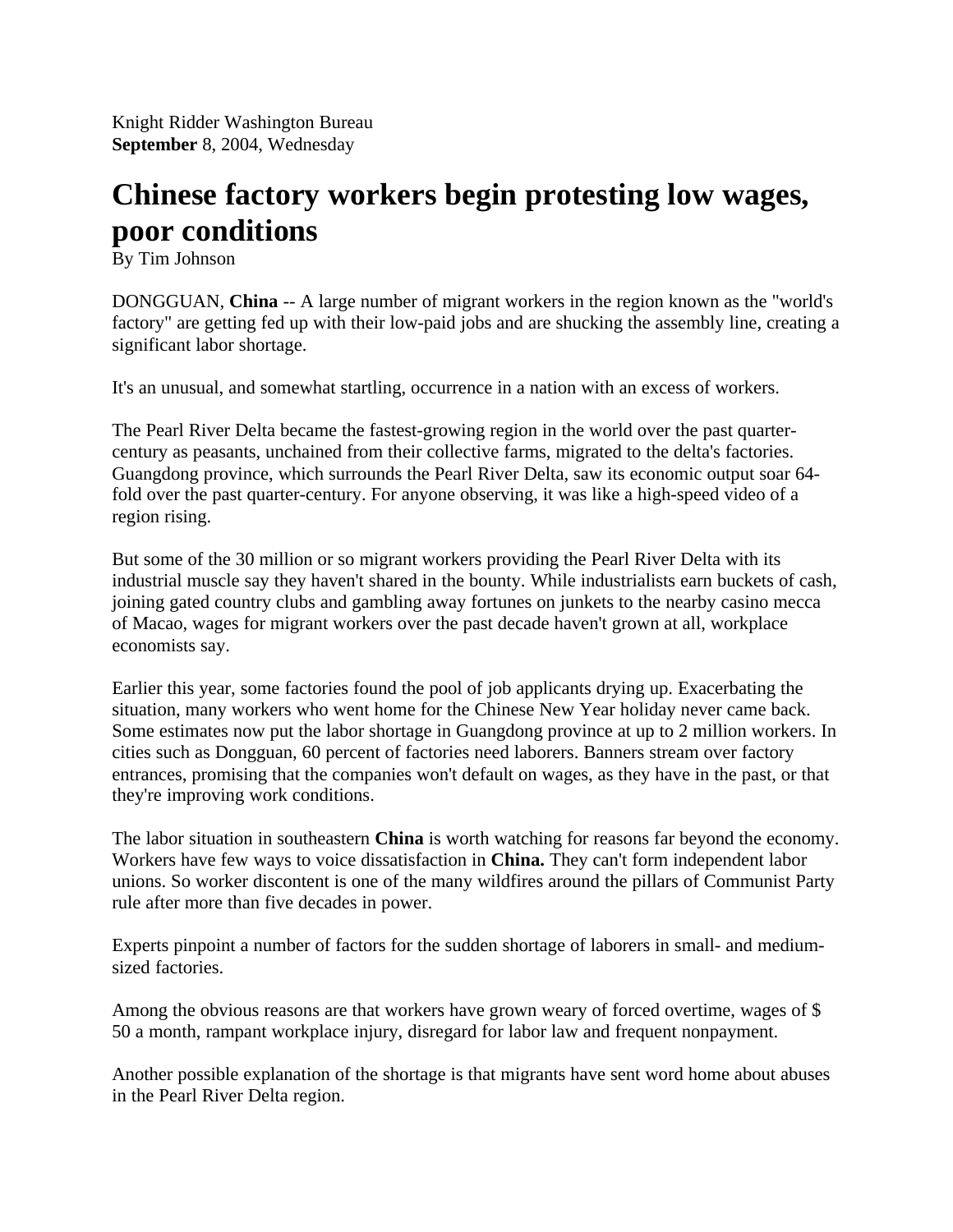Liu Kaiming, the head of the Institute of Contemporary Observation, a nonprofit group in nearby Shenzhen that monitors workplace issues, said researchers of the Dongguan Communist Party Committee found in a survey this year that 100 of some 300 local factories questioned had defaulted on wages to workers. Moreover, 60 percent of workers in Dongguan must toil an average of 120 hours of overtime per month (or about 30 hours a week), he said.

A less obvious reason for the shortage, perhaps, is the coming of age of a more independentminded generation of young workers born since 1979, when **China** began a family planning policy that limited urban couples to one child and most rural ones to two.

"They've grown kind of picky about their jobs. They haven't gone through the hardships that their parents did," Liu said.

"There's been a lack of evaluation of the consequences of the one-child policy," echoed Yang Sen, a manager of a Taiwan-owned factory that makes chargers for cellular phones, who added that parents with a sole offspring often don't want them in a bone-wearying job at an assembly plant. Some are keeping them in school longer, he added, hoping they can obtain more skilled work.

Another factor is the Severe Acute Respiratory Syndrome, or SARS, epidemic that spread from Guangdong in late 2002 and eventually killed 800 people worldwide. The outbreak spooked parents of migrant laborers.

Along the alleys of this city, the third-largest export hub of **China,** labor discontent is evident.

Outside the Esteem Industries electric-fan factory, about three dozen workers quickly swarm a visitor inquiring about conditions.

"By October, 50 percent of us will leave here," said Tang Hua, a 23-year-old with dyed spiky blond hair. He said as many as 16 workers are crowded into each room in the dormitory provided by the factory. Guards barred a photographer from entering.

"The food is terrible and it is not clean. That is the main reason we want to stop working here," said Li Tianxin, a migrant who came from Hunan province.

"They just give us turnips and bean curd," piped in Wang Shaohuan, adding that meat and hygiene have disappeared from the company meal plan.

Many of the 8,000 or so workers at the factory say they make less than the \$ 55 a month required by local labor legislation.

"According to labor law, we should be paid more. But the factories don't follow the law," said Zhou Deqing, 26.

Even with wages of only \$ 50 a month, the factory workers still earn far more than the average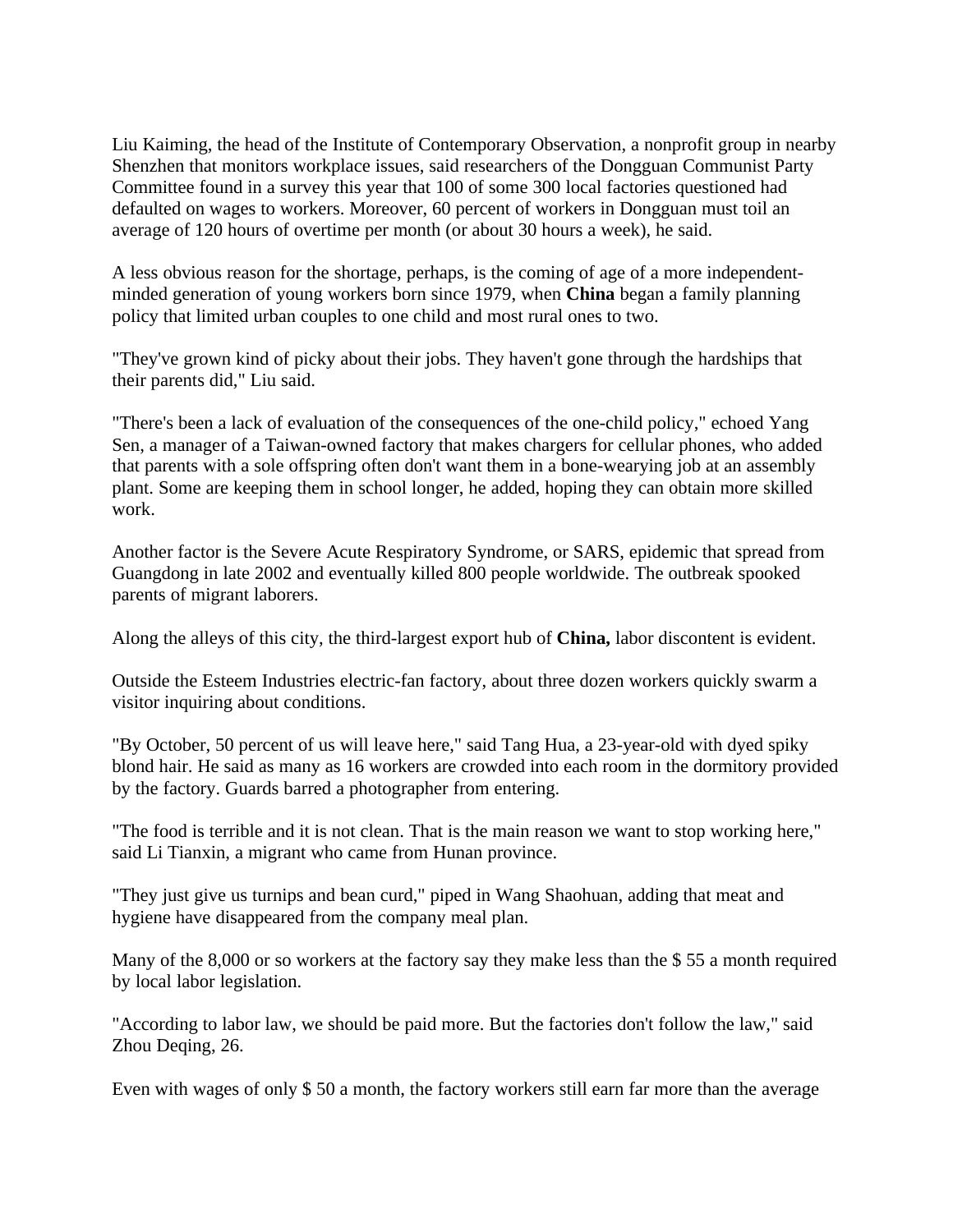farmer, who ekes out a living on \$ 320 a year, official statistics show. Farmers are also hobbled by a near-total lack of public health care, the diminishing size of rural plots and a heavy tax burden that only recently has begun to drop.

But migrant factory workers haven't enjoyed the rising standards of living of other urban residents, who've seen incomes increase an average of 8 percent each year during the past 10 years. Per capita urban incomes now average \$ 1,020 a year.

The manager of the largest private employment agency in the city, Yang Qi of Chitone jobs market, said factory owners insist on paring wages to the bone to maintain global competitiveness. Local city inspectors turn a blind eye to abuses.

He said, however, that the labor shortage is distressing city officials in Dongguan, which has a population of some 10 million people. City officials sent out a circular in March asking industrialists to come up with ways to attract more migrants.

"These migrant workers are demanding more in terms of their working and living conditions," Yang said. "If they (factory owners) do not raise wages, they won't get any workers at all."

Factory owners and city officials have even considered importing laborers from neighboring Vietnam, Yang said, although such a plan may never take shape.

Some larger companies are recruiting far afield.

"In the past, everyone came here. If we wanted people, there were lined up outside. Now we need to go to other places that are poorer to get workers," said Yang Sen, the Taiwanese businessman who's also vice president of the Taiwan Businessmen's Association in Dongguan, which represents some 4,000 factories.

Companies like his are going as far as the Ningxia Hui Autonomous Region, nearly 1,000 miles to the northwest, to find workers.

The company invited a Ningxia broadcasting company to send a television crew to report on "the life and working conditions" at the local plants, he said, to ease fears of poor conditions.

In March, Premier Wen Jiabao announced a change in agricultural policy that also may have contributed to the urban labor shortage. Wen announced the lifting of a series of taxes on farmers in a move to make their lives less harsh.

"The peasants think tending the fields is not as bad as working in the factories now. That's why they don't want to come," said Annie Su, the vice president of the human resources management committee of the Tangxia district of Dongguan.

Grain prices are now rising in the countryside, pushing up rural incomes.

City and provincial officials declined to talk about the labor shortage.